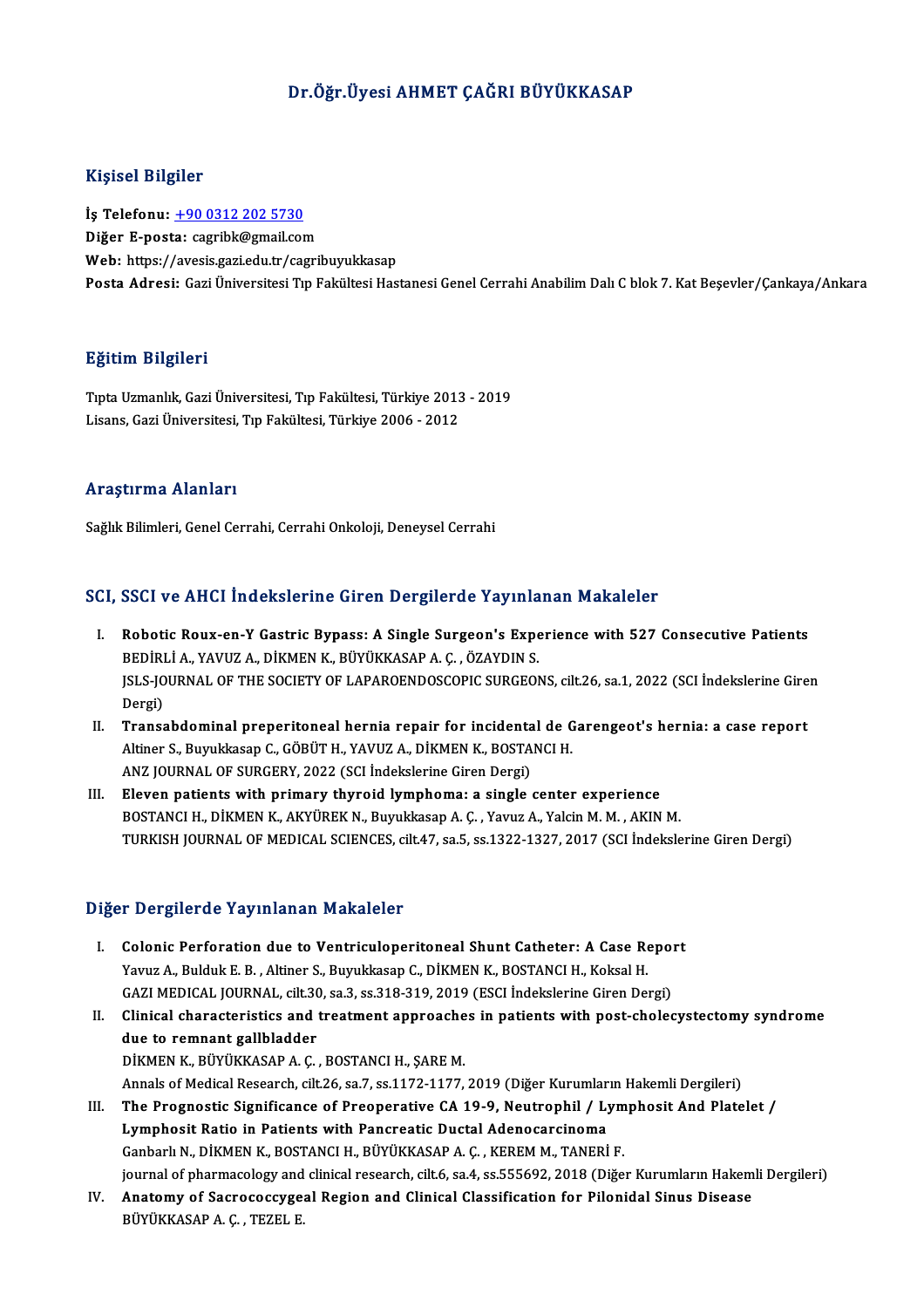Turkiye Klinikleri J Gen Surg-Special Topics 2018, cilt.11, sa.2, ss.88-93, 2018 (Diğer Kurumların Hakemli Dergileri)<br>A sase of Puunner's sland adeneme mimiskins tumere indused from beed of the penspees.

Turkiye Klinikleri J Gen Surg-Special Topics 2018, cilt.11, sa.2, ss.88-93, 2018 (Diğer Kurumların Haken<br>V. A case of Brunner's gland adenoma mimicking tumors induced from head of the pancreas Turkiye Klinikleri J Gen Surg-Special Topics 2018, cilt.11, sa.2, s<br>A case of Brunner's gland adenoma mimicking tumors i<br>BOSTANCI H., DİKMEN K., EKİNCİ Ö., Buyukkasap C., KEREM M.<br>BAN AEBICAN MEDICAL JOURNAL, silt 20, 2019 V. A case of Brunner's gland adenoma mimicking tumors induced from head of the pancreas<br>BOSTANCI H., DİKMEN K., EKİNCİ Ö., Buyukkasap C., KEREM M.<br>PAN AFRICAN MEDICAL JOURNAL, cilt.29, 2018 (ESCI İndekslerine Giren Dergi)

### Kitap & Kitap Bölümleri

- Itap & Kitap Bölümleri<br>I. Meme Kanseri Tedavisinde Elektrokemoterapi Uygulamaları<br>PÜVÜKKASARA G. ALTINERS b & HELLP DOLUMET<br>Meme Kanseri Tedavisinde B<br>BÜYÜKKASAP A. Ç. , ALTINER S.<br>Seğlikte Sen Trendler II. Özlü Ce BÜYÜKKASAP A. Ç. , ALTINER S.<br>Sağlıkta Son Trendler II, Özlü Can, Gedik Mehmet Ali, Yangal Hilmi Sefa, Özlü Aysun, Sarohan Aziz Rodan, Çöpelci BÜYÜKKASAP A. Ç. , ALTINER S.<br>Sağlıkta Son Trendler II, Özlü Can, Gedik Mehmet Ali, Yangal Hilmi S.<br>Yaşar, Editör, Akademisyen Kitabevi A.Ş., Ankara, ss.235-246, 2022<br>Sun, Elektrolit Dengesi ve Beguklukları
- II. Sıvı Elektrolit Dengesi ve Bozuklukları<br>BÜYÜKKASAP A.Ç. Yaşar, Editör, Akad<br>Sıvı Elektrolit De<br>BÜYÜKKASAP A. Ç.<br>Çenel Cennebi Prati Genel Cerrahi Pratik Rehberi, Tezel Ekmel, Editör, Akademisyen Kitabevi, ss.153-170, 2020

# uenei Cerrani Prauk Kenberi, 1ezei Ekmei, Editor, Akademisyen Kitabevi, ss.153-170<br>Hakemli Kongre / Sempozyum Bildiri Kitaplarında Yer Alan Yayınlar

- akemli Kongre / Sempozyum Bildiri Kita<br>I. Surgical Approach to Rectovaginal Fistulas<br>ÖZAYDIN S. ALTINER S. BÜYÜKKASARA G. GÖE ÖZAYDIN S., ALTINER S., BÜYÜKKASAP A.Ç. , GÖBÜT H., DİKMEN K., YÜKSEL O.<br>ÖZAYDIN S., ALTINER S., BÜYÜKKASAP A.Ç. , GÖBÜT H., DİKMEN K., YÜKSEL O.<br>Ist Turkish International Celerestal Surgery Congress, YVIIIth Turkish Celen I. Surgical Approach to Rectovaginal Fistulas<br>ÖZAYDIN S., ALTINER S., BÜYÜKKASAP A. Ç. , GÖBÜT H., DİKMEN K., YÜKSEL O.<br>Ist Turkish International Colorectal Surgery Congress, XVIIIth Turkish Colon and Rectal Surgery Congre ÖZAYDIN S., ALTINER S.,<br>Ist Turkish International<br>Türkiye, 30 Kasım 2021<br>The pregnestis effect
- II. The prognostic effect of log odds of positive lymph nodes (LODDS) in rectal cancer Türkiye, 30 Kasım 2021<br>The prognostic effect of log odds of positive lymph nodes (LODDS)<br>KOYUNCUOĞLU A. C. , ALTINER S., BÜYÜKKASAP A. Ç. , YAVUZ A., YÜKSEL O.<br>Ist Turkish International Celenestal Surgery Congress, YVIIIth Ist Turkish International Colorectal Surgery Congress, XVIIIth Turkish Colon and Rectal Surgery Congress, Antalya,<br>Türkiye, 30 Kasım 2021 KOYUNCUOĞLU A. C. , AL<br>Ist Turkish International<br>Türkiye, 30 Kasım 2021<br>The Belationabin Bety Ist Turkish International Colorectal Surgery Congress, XVIIIth Turkish Colon and Rectal Surgery Con<br>Türkiye, 30 Kasım 2021<br>III. The Relationship Between Serum Mirna Levels and Prognostic Factors Ii Gastric Cancer<br>Büyükkese
- Türkiye, 30 Kasım 2021<br>The Relationship Between Serum Mirna Levels and Prognostic Factors Ii Gastric Cancer<br>Büyükkasap A. Ç. , Küçükdiler E., Nasirov M., Yılmaz N. S. , Dağlı H., Önen H. İ. , Uğraş Dikmen A., Dikmen K.,<br>Gü The Relationship Be<br>Büyükkasap A. Ç. , Küç<br>Gülbahar Ö., Bedirli A.<br>2. INTERNATIONAL G Büyükkasap A. Ç. , Küçükdiler E., Nasirov M., Yılmaz N. S. , Dağlı H., Önen H. İ. ,<br>Gülbahar Ö., Bedirli A.<br>2. INTERNATIONAL CANCER DAYS (2ND ICD), Sivas, Türkiye, 16 Eylül 2021<br>Slasya gastrastamy with rabatis duadanagsiyn Gülbahar Ö., Bedirli A.<br>2. INTERNATIONAL CANCER DAYS (2ND ICD), Sivas, Türkiye, 16 Eylül 2021<br>IV. Sleeve gastrectomy with robotic duodenogejunal bypass in the surgical treatment of type 2 diabetes

- 2. INTERNATIONAL CANCER DAYS (2ND ICD), Sivas, Türkiye, 16 Eylül 2021<br>Sleeve gastrectomy with robotic duodenogejunal bypass in the sur<br>in non-obese patients: Video presentation of the technique<br>BEDIRLI A., BAYHAN H., BÜYÜK in non-obese patients: Video presentation of the technique 6th National 5th Mediterranean Congress on Morbid Obesity and Metabolic Disorders, Türkiye, 17 - 20 Ekim 2019 BEDİRLİ A., BAYHAN H., BÜYÜKKASAP A. Ç. , DİKMEN K.<br>6th National 5th Mediterranean Congress on Morbid Obesity and Metabolic Disorders, Türkiye, 17 - 20 Eki<br>7. Revisional robotic roux-en-Y gastric bypass after sleeve gastre
- 6th National 5th Mediterranean Congress on Morbid Ob<br>Revisional robotic roux-en-Y gastric bypass after<br>BEDİRLİ A., BAYHAN H., BÜYÜKKASAP A. Ç. , DİKMEN K.<br>6th National 5th Mediterranean Congress on Merbid Ob Revisional robotic roux-en-Y gastric bypass after sleeve gastrectomy: Analysis of 47 patients<br>BEDİRLİ A., BAYHAN H., BÜYÜKKASAP A. Ç. , DİKMEN K.<br>6th National 5th Mediterranean Congress on Morbid Obesity and Metabolic Diso BEDİRLİ A., BAYHAN H., BÜYÜKKASAP A. Ç. , DİKMEN K.<br>6th National 5th Mediterranean Congress on Morbid Obesity and Metabolic Disorders, Türkiye, 17 - 20 Ekim 2019<br>7. Revisional robotic Roux-en-Y gastric bypass due to weight
- 6th National 5th Mediterranean Congress c<br>Revisional robotic Roux-en-Y gastric b<br>BEDİRLİ A., DİKMEN K., BÜYÜKKASAP A. Ç.<br>24th JESO World Congress 2. . 07 Evlül 201 Revisional robotic Roux-en-Y gastric by<br>BEDİRLİ A., DİKMEN K., BÜYÜKKASAP A. Ç.<br>24th IFSO World Congress, 3 - 07 Eylül 2019<br>Behatis Beux, en Y gastris hunasa far me BEDİRLİ A., DİKMEN K., BÜYÜKKASAP A. Ç.<br>24th IFSO World Congress, 3 - 07 Eylül 2019<br>VII. Robotic Roux-en-Y gastric bypass for morbid obesity: A single institutional review of the first 300<br>consecutive cases
- 24th IFSO World Consecutive cases<br>consecutive cases<br>penint i a pilvilvy Robotic Roux-en-Y gastric bypass for **1**<br>consecutive cases<br>BEDİRLİ A., BÜYÜKKASAP A. Ç. , DİKMEN K.<br>24th JESO World Congress - 2 , 07 Erlül 201 consecutive cases<br>BEDİRLİ A., BÜYÜKKASAP A. Ç. , DİKMEN K.<br>24th IFSO World Congress, 3 - 07 Eylül 2019 BEDİRLİ A., BÜYÜKKASAP A. Ç. , DİKMEN K.<br>24th IFSO World Congress, 3 - 07 Eylül 2019<br>VIII. Robot-assisted biliopancreatic diversion with duodenal switch (BSD-DS): Analysis of 27 patients<br>PEDIRLİ A. BÜYÜKKASAR A. G. DİKMEN
- 24th IFSO World Congress, 3 07 Eylül 201<br>Robot-assisted biliopancreatic diversion<br>BEDİRLİ A., BÜYÜKKASAP A.Ç., DİKMEN K. Robot-assisted biliopancreatic diversion<br>BEDİRLİ A., BÜYÜKKASAP A. Ç. , DİKMEN K.<br>24th IFSO World Congress, 3 - 07 Eylül 2019<br>Sež kalan tümörleninde lanansakanik ke
- BEDİRLİ A., BÜYÜKKASAP A. Ç. , DİKMEN K.<br>24th IFSO World Congress, 3 07 Eylül 2019<br>IX. Sağ kolon tümörlerinde laparoskopik komplet mezokolik eksizyon yapılan, video gösterimli 3 vaka<br>taldimi 24th IFS<br><mark>Sağ kol</mark><br>takdimi<br><sup>VAVAS M</sup> Sağ kolon tümörlerinde laparoskopik komplet mezokolik eksizyon yap:<br>takdimi<br>YAVAŞ M., GÜLÇEK E., ŞEN S., BÜYÜKKASAP A. Ç. , AYTAÇ A. B. , TÜRKOĞLU M. A.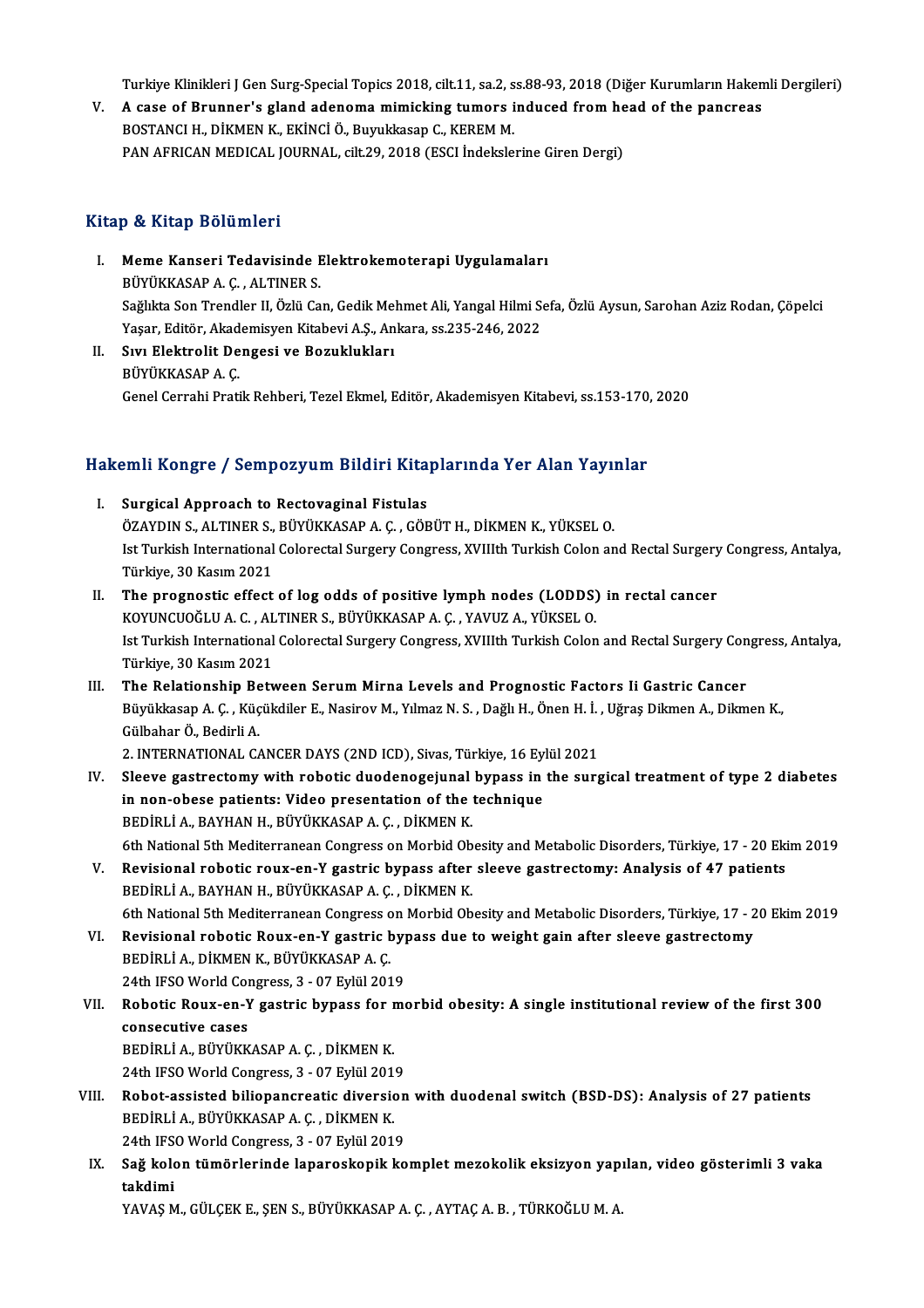17. Türk Kolon ve Rektum Cerrahisi Kongresi, Antalya, Türkiye, 9 - 13 Nisan 2019 17. Türk Kolon ve Rektum Cerrahisi Kongresi, Antalya, Türkiye, 9 - 13 Nisan 2019<br>X. Metabolic Outcomes After Proximal Gastrectomy with Double Tract Reconstruction<br>VIVEELO CÖPÜTH VAVUZ A DIKMEN K POSTANCLH ALTINERS PIWÜKKAS 17. Türk Kolon ve Rektum Cerrahisi Kongresi, Antalya, Türkiye, 9 - 13 Nisan 2019<br>Metabolic Outcomes After Proximal Gastrectomy with Double Tract Reconstruct<br>YÜKSEL O., GÖBÜT H., YAVUZ A., DİKMEN K., BOSTANCI H., ALTINER S. Metabolic Outcomes After Proximal Gastrectomy with Doubly<br>YÜKSEL O., GÖBÜT H., YAVUZ A., DİKMEN K., BOSTANCI H., ALTINER<br>Korea International Gastric Cancer Week 2019, 11 - 13 Nisan 2019<br>F<sup>ef</sup>ect of Bobatis Bouy on Y Gastri YÜKSEL O., GÖBÜT H., YAVUZ A., DİKMEN K., BOSTANCI H., ALTINER S., BÜYÜKKASAP A. Ç.<br>Korea International Gastric Cancer Week 2019, 11 - 13 Nisan 2019<br>XI. Effect of Robotic Roux-en-Y Gastric Bypass on Type 2 Diabetes Mellitu Korea International Gastric Cancert<br>Effect of Robotic Roux-en-Y<br>our Preliminary Experience<br>PEDIPLLA PUVUKASARA G Effect of Robotic Roux-en-Y Gastric By<br>our Preliminary Experience<br>BEDİRLİ A., BÜYÜKKASAP A. Ç. , BAYHAN H.<br>4th World Congress on Interventional There our Preliminary Experience<br>BEDİRLİ A., BÜYÜKKASAP A. Ç. , BAYHAN H.<br>4th World Congress on Interventional Therapies for Type 2 Diabetes, 8 - 10 Nisan 2019 BEDİRLİ A., BÜYÜKKASAP A. Ç. , BAYHAN H.<br>4th World Congress on Interventional Therapies for Type 2 Diabetes, 8 - 10 Nisan 2019<br>XII. Robotic Versus Laparoscopic Roux-en-Y Gastric Bypass Comprasion of Short-term Surgical 4th World (<br>Robotic V<br>Outcomes<br>PEDIPLIA Robotic Versus Laparoscopic Roux-e:<br>Outcomes<br>BEDİRLİ A., BÜYÜKKASAP A. Ç. , YAVUZ A.<br>IESO 2018 22nd World Congress 26 - 29 . Outcomes<br>BEDİRLİ A., BÜYÜKKASAP A. Ç. , YAVUZ A.<br>IFSO 2018 23nd World Congress, 26 - 29 Eylül 2018 BEDİRLİ A., BÜYÜKKASAP A. Ç. , YAVUZ A.<br>IFSO 2018 23nd World Congress, 26 - 29 Eylül 2018<br>XIII. Robotic Bariatric Surgery with Intracorporeal Robot-Sewn Anastomosis. Technical onsiderations and<br> **IFSO 2018**<br>**Robotic Band<br>outcomes**<br>PEDIPLIA outcomes<br>BEDİRLİ A., BÜYÜKKASAP A. Ç. , BAYHAN H. IFSO2018 23ndWorldCongress,26 -29Eylül2018 BEDİRLİ A., BÜYÜKKASAP A. Ç. , BAYHAN H.<br>IFSO 2018 23nd World Congress, 26 - 29 Eylül 2018<br>XIV. Nonoperative Management of Hepatic and Splenic Injury Caused by Blunt Abdominal Trauma,<br>Clinical Experience IFSO 2018 23nd Work<br>Nonoperative Mana<br>Clinical Experience<br>P<sup>rivity</sup> MSAR A.C., D Nonoperative Management of Hepatic and Splenic I<br>Clinical Experience<br>BÜYÜKKASAP A. Ç. , DİKMEN K., BOSTANCI H., ÇİFTER S. Ç.<br>1ST ARIMEE CONCRESS RAKU 2018 AND 20THANNIVERS. Clinical Experience<br>BÜYÜKKASAP A. Ç. , DİKMEN K., BOSTANCI H., ÇİFTER S. Ç.<br>1ST APIMSF CONGRESS BAKU 2018 AND 30THANNIVERSARY MEETING OF APIMSF, 15 - 18 Mayıs 2018, cilt.42, BÜYÜK<br>1ST API<br>ss.1-41<br>Pebeti 1ST APIMSF CONGRESS BAKU 2018 AND 30THANNIVERSARY MEETING OF APIMSF, 15 - 18 Mayıs 2018, cilt.42,<br>ss.1-41<br>XV. Robotic vs Laparoscopic Roux-en-Y Gastric Bypass: Comprasion of Short Term Surgical Outcomes<br>penipli A. PüvüvyAS ss.1-41<br>Robotic vs Laparoscopic Roux-en-Y Gastric Bypass: Compra<br>BEDİRLİ A., BÜYÜKKASAP A. Ç.<br>Korea International Gastric Cancer Week 2018, 26 - 28 Nisan 2018 XV. Robotic vs Laparoscopic Roux-en-Y Gastric Bypass: Comprasion of Short Term Surgical Outcomes XVI. Risk Factors and Prognosis for No.12p and 13 Lymph Node Metastasis in Gastric Cancer Korea International Gastric Cancer Week 2018, 26 - 28 Nisan 2018<br>Risk Factors and Prognosis for No.12p and 13 Lymph Node Metastasis in<br>YÜKSEL O., DİKMEN K., BOSTANCI H., BÜYÜKKASAP A. Ç. , ALTINER S., EMRAL A. C.<br>Korea Int Risk Factors and Prognosis for No.12p and 13 Lymph Node<br>YÜKSEL O., DİKMEN K., BOSTANCI H., BÜYÜKKASAP A. Ç. , ALTINER<br>Korea International Gastrectomy with Pobot seyyn Esephagoisiyna<br>Pobotis Total Castrectomy with Pobot sey YÜKSEL O., DİKMEN K., BOSTANCI H., BÜYÜKKASAP A. Ç. , ALTINER S., EMRAL A. C.<br>Korea International Gastric Cancer Week 2018, 26 - 28 Nisan 2018<br>XVII. Robotic Total Gastrectomy with Robot-sewn Esophagojejunostomy Anastomosis Korea International Gastric Cancer Week 2018, 26 - 28 Nisan 2018<br>Robotic Total Gastrectomy with Robot-sewn Esophagojejun<br>Experience of 27 cases<br>BEDİRLİ A., BÜYÜKKASAP A. C. Robotic Total Gastrectomy<br>Experience of 27 cases<br>BEDİRLİ A., BÜYÜKKASAP A. Ç.<br>Karea International Castric Cas Korea International Gastric Cancer Week 2018, 26 - 28 Nisan 2018 XVI I. TORAKS VE KARIN YAN DUVARI NEKROTIZAN FASIIT OLGUSUNUN YÖNETIMI, OLGU SUNUMU Korea International Gastric Cancer Week 2018, 26 - 28 Nisan 2018<br>**TORAKS VE KARIN YAN DUVARI NEKROTIZAN FASIIT OLGUSU**<br>BÜYÜKKASAP A. Ç. , ERDAL A. I. , YAVAŞ M., DİKMEN K., BOSTANCI H.<br>14 Hlugal Asil Tın Kongresi Türkiye 1 TORAKS VE KARIN YAN DUVARI NEKROTIZAN FAS<br>BÜYÜKKASAP A. Ç. , ERDAL A. I. , YAVAŞ M., DİKMEN K., E<br>14. Ulusal Acil Tıp Kongresi, Türkiye, 19 - 22 Nisan 2018<br>Desmeid Tumer in the Anterier Abdeminal Well ei BÜYÜKKASAP A. Ç. , ERDAL A. I. , YAVAŞ M., DİKMEN K., BOSTANCI H.<br>14. Ulusal Acil Tıp Kongresi, Türkiye, 19 - 22 Nisan 2018<br>XIX. Desmoid Tumor in the Anterior Abdominal Wall of a Under Follow-up Due to Endometrial Stro 14. Ulusal Acil Tıp Kongre<br>Desmoid Tumor in the<br>Sarcoma, Case Report<br>SAHIN G. PÜVÜKKASAR Desmoid Tumor in the Anterior Abdominal Wall of a Unde<br>Sarcoma, Case Report<br>ŞAHİN Ç., BÜYÜKKASAP A. Ç. , ALTINER S., GÜLÇEK E., AYTAÇ A. B.<br>21st Turkish Surgical Association Annual Congress Türkiye 11, 1 Sarcoma, Case Report<br>ŞAHİN Ç., BÜYÜKKASAP A. Ç. , ALTINER S., GÜLÇEK E., AYTAÇ A. B.<br>21st Turkish Surgical Association Annual Congress, Türkiye, 11 - 15 Nisan 2018<br>REVİZVONEL ROROTİK RARİATRİK GERRAHİ UVCULADIĞIMIZ 19 HAST ŞAHİN Ç., BÜYÜKKASAP A. Ç. , ALTINER S., GÜLÇEK E., AYTAÇ A. B.<br>21st Turkish Surgical Association Annual Congress, Türkiye, 11 - 15 Nisan 2018<br>XX. REVİZYONEL ROBOTİK BARİATRİK CERRAHİ UYGULADIĞIMIZ 18 HASTA<br>YAVUZ A., ASLAN 21st Turkish Surgical Association Annual Congress, Türkiye, 11 - 15 N<br>**REVİZYONEL ROBOTİK BARİATRİK CERRAHİ UYGULADIĞIMIZ**<br>YAVUZ A., ASLAN O., BÜYÜKKASAP A. Ç. , KARABACAK H., BEDİRLİ A.<br>2. Bariatrik ve Metabalik Carrabi K R<mark>EVİZYONEL ROBOTİK BARİATRİK CERRAHİ UYGULADIĞIMIZ 18</mark><br>YAVUZ A., ASLAN O., BÜYÜKKASAP A. Ç. , KARABACAK H., BEDİRLİ A.<br>2. Bariatrik ve Metabolik Cerrahi Kongresi, Türkiye, 23 - 26 Kasım 2017<br>BOROTİK VÖNTEMI E UYÇULANAN SI YAVUZ A., ASLAN O., BÜYÜKKASAP A. Ç. , KARABACAK H., BEDİRLİ A.<br>2. Bariatrik ve Metabolik Cerrahi Kongresi, Türkiye, 23 - 26 Kasım 2017<br>XXI. ROBOTİK YÖNTEMLE UYGULANAN SLEEVE GASTREKTOMİ VİDEO EŞLİĞİNDE AMELİYAT 2. Bariatrik ve Metabolik Cerrahi<br>ROBOTİK YÖNTEMLE UYGUL.<br>AŞAMALARININ SUNULMASI<br>ASLANO YAVUZ A KARARAÇA ROBOTİK YÖNTEMLE UYGULANAN SLEEVE GASTREKTOMİ VİI<br>AŞAMALARININ SUNULMASI<br>ASLAN O., YAVUZ A., KARABACAK H., BÜYÜKKASAP A. Ç. , BEDİRLİ A.<br>2. Berjatrik ve Matebolik Cerrebi Konsresi Türkiye 22., 26 Kesun 20 2.Bariatrik Sunul Masi († 1918)<br>1918 - ASLAN O., YAVUZ A., KARABACAK H., BÜYÜKKASAP A. Ç. , BEDİRLİ A.<br>2. Bariatrik ve Metabolik Cerrahi Kongresi, Türkiye, 23 - 26 Kasım 2017 XXII. ROBOTİK YÖNTEMLE REVİZYONEL BARİATRİK CERRAHİ: SLEEVE GASTREKTOMİ'DEN ROUX-EN-Y GASTRİK BYPASS'A ROBOTİK YÖNTEMLE REVİZYONEL BARİATRİK CERRAHİ: SLE<br>GASTRİK BYPASS'A<br>BÜYÜKKASAP A. Ç. , ASLAN O., YAVUZ A., KARABACAK H., BEDİRLİ A.<br>2. Berjetrik ve Metebelik Cerrebi Kongresi, Türkiye 22., 26 Kesun 20. GASTRİK BYPASS'A<br>BÜYÜKKASAP A. Ç. , ASLAN O., YAVUZ A., KARABACAK H., BEDİRLİ A.<br>2. Bariatrik ve Metabolik Cerrahi Kongresi, Türkiye, 23 - 26 Kasım 2017<br>POPOTİK VÖNTEMLE PEVİZYONEL PARİATRİK CERRAHL, MİNİ C BÜYÜKKASAP A. Ç. , ASLAN O., YAVUZ A., KARABACAK H., BEDİRLİ A.<br>2. Bariatrik ve Metabolik Cerrahi Kongresi, Türkiye, 23 - 26 Kasım 2017<br>XXIII. ROBOTİK YÖNTEMLE REVİZYONEL BARİATRİK CERRAHİ: MİNİ GASTRİK BYPASS'TAN ROUX 2. Bariatrik ve Metabo<br>ROBOTİK YÖNTEMI<br>GASTRİK BYPASS'A